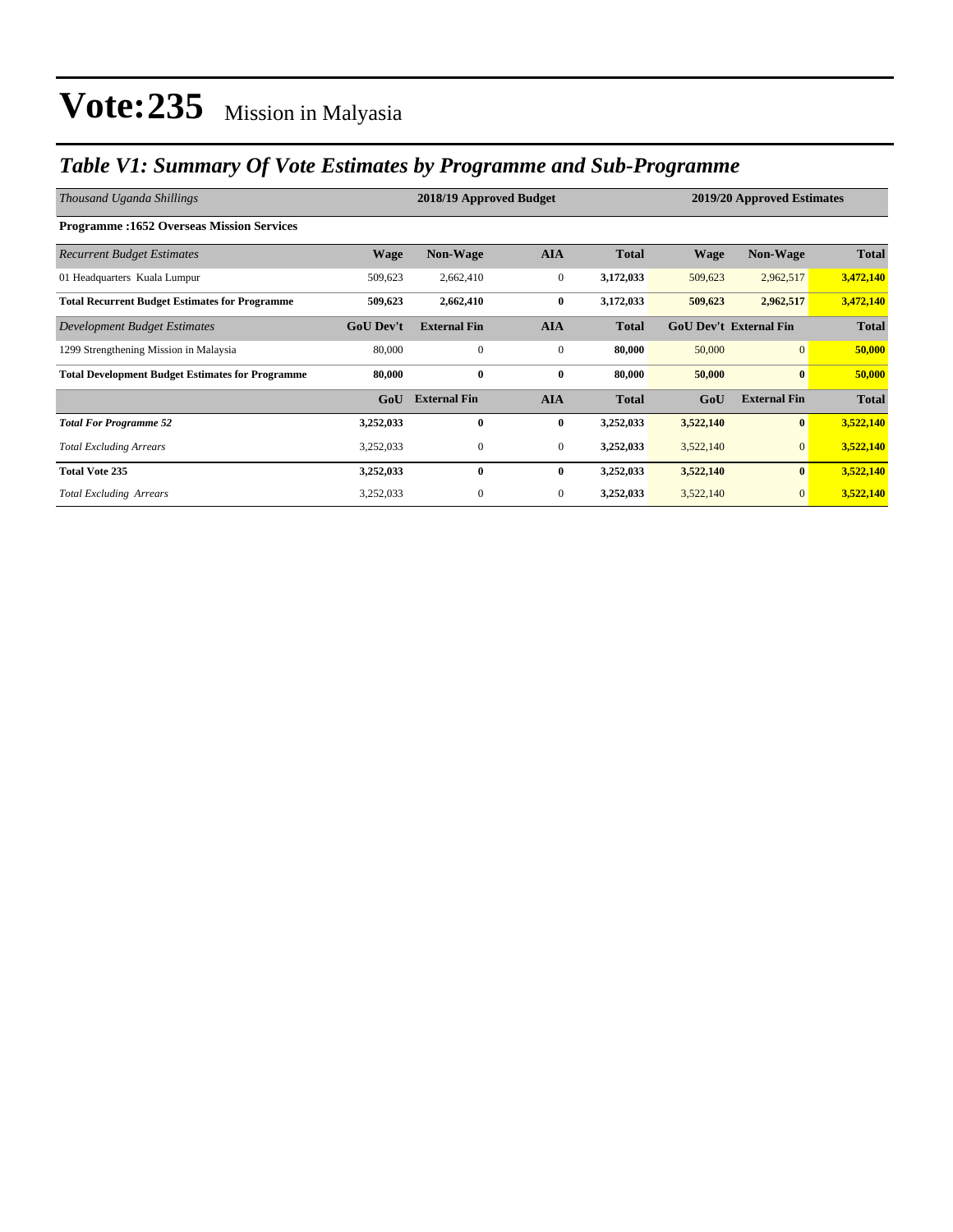### *Table V2: Summary Vote Estimates by Item*

| Thousand Uganda Shillings                                   |           | 2018/19 Approved Budget |                  |              |           | 2019/20Approved Estimates |              |  |  |
|-------------------------------------------------------------|-----------|-------------------------|------------------|--------------|-----------|---------------------------|--------------|--|--|
|                                                             | GoU       | <b>External Fin</b>     | AIA              | <b>Total</b> | GoU       | <b>External Fin</b>       | <b>Total</b> |  |  |
| <b>Employees, Goods and Services (Outputs Provided)</b>     | 3,172,033 | $\bf{0}$                | $\pmb{0}$        | 3,172,033    | 3,472,140 | $\pmb{0}$                 | 3,472,140    |  |  |
| 211103 Allowances (Inc. Casuals, Temporary)                 | 787,592   | $\bf{0}$                | $\bf{0}$         | 787,592      | 887,759   | $\bf{0}$                  | 887,759      |  |  |
| 211105 Missions staff salaries                              | 509,623   | $\bf{0}$                | $\bf{0}$         | 509,623      | 509,623   | $\bf{0}$                  | 509,623      |  |  |
| 212101 Social Security Contributions                        | $\bf{0}$  | $\bf{0}$                | $\bf{0}$         | $\bf{0}$     | 10,000    | $\bf{0}$                  | 10,000       |  |  |
| 212201 Social Security Contributions                        | 22,000    | $\bf{0}$                | $\bf{0}$         | 22,000       | $\bf{0}$  | $\bf{0}$                  | $\bf{0}$     |  |  |
| 213001 Medical expenses (To employees)                      | 90,000    | $\bf{0}$                | $\bf{0}$         | 90,000       | 140,000   | $\bf{0}$                  | 140,000      |  |  |
| 221001 Advertising and Public Relations                     | 20,000    | $\bf{0}$                | $\bf{0}$         | 20,000       | 30,000    | $\bf{0}$                  | 30,000       |  |  |
| 221002 Workshops and Seminars                               | $\bf{0}$  | $\bf{0}$                | $\bf{0}$         | $\bf{0}$     | 34,000    | $\bf{0}$                  | 34,000       |  |  |
| 221007 Books, Periodicals & Newspapers                      | 5,000     | $\bf{0}$                | $\bf{0}$         | 5,000        | 5,000     | $\bf{0}$                  | 5,000        |  |  |
| 221008 Computer supplies and Information Technology<br>(TT) | 16,000    | $\bf{0}$                | $\bf{0}$         | 16,000       | 16,000    | $\bf{0}$                  | 16,000       |  |  |
| 221009 Welfare and Entertainment                            | 74,000    | $\bf{0}$                | $\bf{0}$         | 74,000       | 50,000    | $\bf{0}$                  | 50,000       |  |  |
| 221011 Printing, Stationery, Photocopying and Binding       | 20,000    | $\bf{0}$                | $\bf{0}$         | 20,000       | 26,278    | $\bf{0}$                  | 26,278       |  |  |
| 221012 Small Office Equipment                               | 10,000    | $\bf{0}$                | $\bf{0}$         | 10,000       | 10,000    | $\bf{0}$                  | 10,000       |  |  |
| 221014 Bank Charges and other Bank related costs            | 2,000     | $\bf{0}$                | $\bf{0}$         | 2,000        | 2,000     | $\bf{0}$                  | 2,000        |  |  |
| 222001 Telecommunications                                   | 40,000    | $\bf{0}$                | $\bf{0}$         | 40,000       | 58,000    | $\bf{0}$                  | 58,000       |  |  |
| 222002 Postage and Courier                                  | 5,680     | $\bf{0}$                | $\bf{0}$         | 5,680        | 12,680    | $\bf{0}$                  | 12,680       |  |  |
| 222003 Information and communications technology<br>(ICT)   | 30,000    | $\bf{0}$                | $\bf{0}$         | 30,000       | 22,000    | $\bf{0}$                  | 22,000       |  |  |
| 223003 Rent – (Produced Assets) to private entities         | 1,198,160 | $\bf{0}$                | $\bf{0}$         | 1,198,160    | 1,248,160 | $\bf{0}$                  | 1,248,160    |  |  |
| 223005 Electricity                                          | 27,000    | $\bf{0}$                | $\bf{0}$         | 27,000       | 50,000    | $\bf{0}$                  | 50,000       |  |  |
| 223006 Water                                                | 7,000     | $\bf{0}$                | $\bf{0}$         | 7,000        | 4,000     | $\bf{0}$                  | 4,000        |  |  |
| 223007 Other Utilities- (fuel, gas, firewood, charcoal)     | 4,000     | $\bf{0}$                | $\bf{0}$         | 4,000        | 4,000     | $\bf{0}$                  | 4,000        |  |  |
| 226001 Insurances                                           | 12,000    | $\bf{0}$                | $\bf{0}$         | 12,000       | 17,000    | $\bf{0}$                  | 17,000       |  |  |
| 227001 Travel inland                                        | 96,914    | $\bf{0}$                | $\bf{0}$         | 96,914       | 100,576   | $\bf{0}$                  | 100,576      |  |  |
| 227002 Travel abroad                                        | 148,000   | $\bf{0}$                | $\bf{0}$         | 148,000      | 161,000   | $\bf{0}$                  | 161,000      |  |  |
| 227004 Fuel, Lubricants and Oils                            | 26,064    | $\bf{0}$                | $\bf{0}$         | 26,064       | 46,064    | $\bf{0}$                  | 46,064       |  |  |
| 228002 Maintenance - Vehicles                               | 15,000    | $\bf{0}$                | $\bf{0}$         | 15,000       | 22,000    | $\bf{0}$                  | 22,000       |  |  |
| 228003 Maintenance - Machinery, Equipment &<br>Furniture    | 6,000     | $\bf{0}$                | $\bf{0}$         | 6,000        | 6,000     | $\bf{0}$                  | 6,000        |  |  |
| <b>Investment</b> (Capital Purchases)                       | 80,000    | $\bf{0}$                | $\bf{0}$         | 80,000       | 50,000    | $\bf{0}$                  | 50,000       |  |  |
| 312211 Office Equipment                                     | 80,000    | $\bf{0}$                | $\bf{0}$         | 80,000       | $\bf{0}$  | $\bf{0}$                  | $\mathbf{0}$ |  |  |
| 312213 ICT Equipment                                        | $\bf{0}$  | $\bf{0}$                | $\bf{0}$         | 0            | 50,000    | $\bf{0}$                  | 50,000       |  |  |
| <b>Grand Total Vote 235</b>                                 | 3,252,033 | $\bf{0}$                | $\bf{0}$         | 3,252,033    | 3,522,140 | $\bf{0}$                  | 3,522,140    |  |  |
| <b>Total Excluding Arrears</b>                              | 3,252,033 | $\boldsymbol{0}$        | $\boldsymbol{0}$ | 3,252,033    | 3,522,140 | $\boldsymbol{0}$          | 3,522,140    |  |  |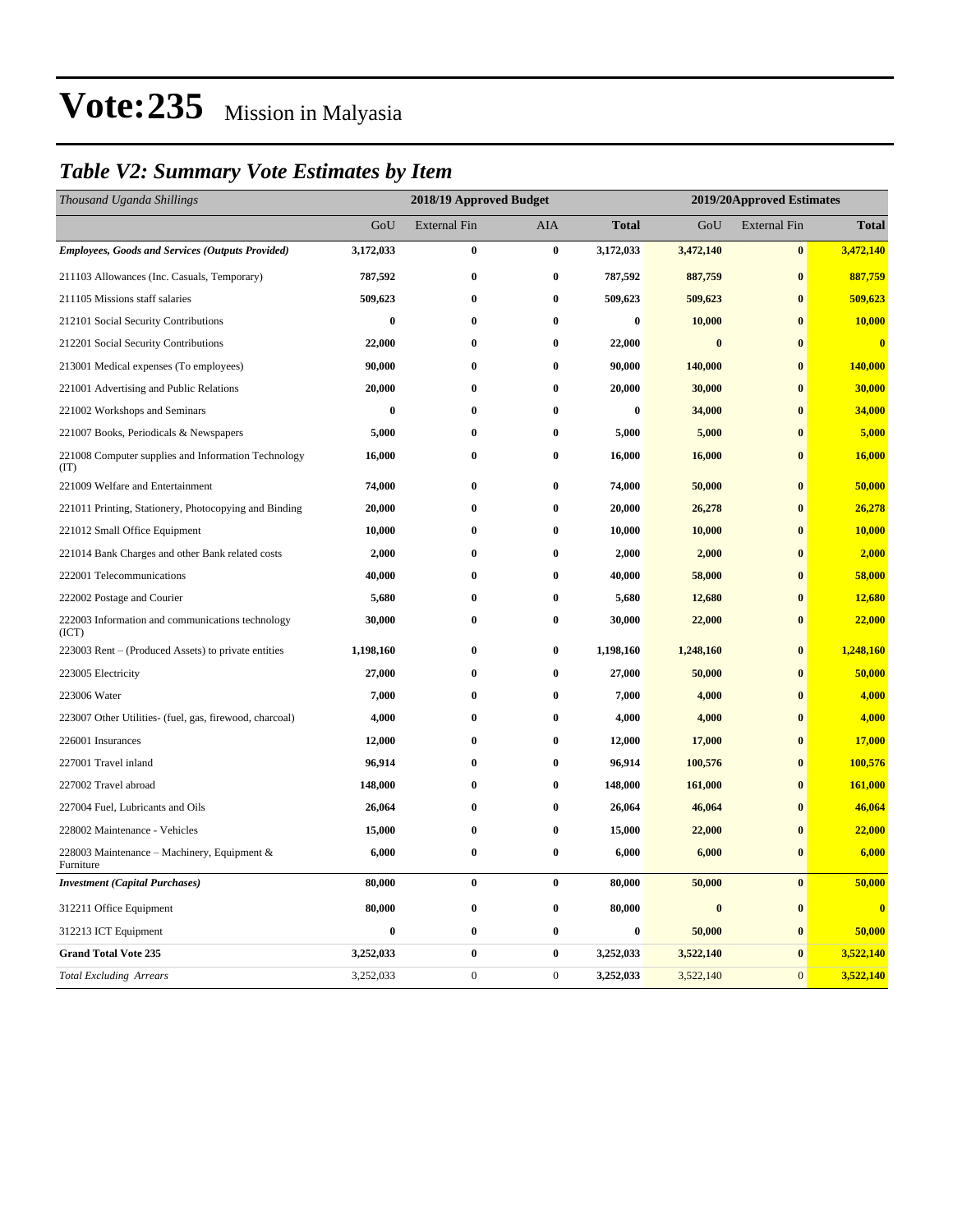### *Table V3: Detailed Estimates by Programme, Sub Programme, Output and Item*

#### *Programme :1652 Overseas Mission Services*

*Recurrent Budget Estimates*

#### **SubProgramme 01 Headquarters Kuala Lumpur**

| Thousand Uganda Shillings                                            | 2018/19 Approved Budget |                  |                  | 2019/20 Approved Estimates |                       |              |              |
|----------------------------------------------------------------------|-------------------------|------------------|------------------|----------------------------|-----------------------|--------------|--------------|
| <b>Outputs Provided</b>                                              | Wage                    | Non Wage         | <b>AIA</b>       | <b>Total</b>               | Wage                  | Non Wage     | <b>Total</b> |
| <b>Output 165201 Cooperation frameworks</b>                          |                         |                  |                  |                            |                       |              |              |
| 211103 Allowances (Inc. Casuals, Temporary)                          | $\boldsymbol{0}$        | 759,592          | $\mathbf{0}$     | 759,592                    | $\mathbf{0}$          | 789,759      | 789,759      |
| 211105 Missions staff salaries                                       | 509,623                 | $\boldsymbol{0}$ | $\boldsymbol{0}$ | 509,623                    | 509,623               | $\mathbf{0}$ | 509,623      |
| 212101 Social Security Contributions                                 | $\boldsymbol{0}$        | $\overline{0}$   | $\mathbf{0}$     | $\bf{0}$                   | $\mathbf{0}$          | 10,000       | 10,000       |
| 212201 Social Security Contributions                                 | $\boldsymbol{0}$        | 22,000           | $\boldsymbol{0}$ | 22,000                     | $\boldsymbol{0}$      | $\mathbf{0}$ | $\bf{0}$     |
| 213001 Medical expenses (To employees)                               | $\boldsymbol{0}$        | 90,000           | $\mathbf{0}$     | 90,000                     | $\boldsymbol{0}$      | 140,000      | 140,000      |
| 221001 Advertising and Public Relations                              | $\boldsymbol{0}$        | 20,000           | $\mathbf{0}$     | 20,000                     | $\mathbf{0}$          | 30,000       | 30,000       |
| 222001 Telecommunications                                            | $\boldsymbol{0}$        | 20,000           | $\mathbf{0}$     | 20,000                     | $\mathbf{0}$          | 30,000       | 30,000       |
| 222002 Postage and Courier                                           | $\boldsymbol{0}$        | $\overline{0}$   | $\boldsymbol{0}$ | $\bf{0}$                   | $\boldsymbol{0}$      | 7,000        | 7,000        |
| 223003 Rent – (Produced Assets) to private entities                  | $\boldsymbol{0}$        | 936,000          | $\boldsymbol{0}$ | 936,000                    | $\mathbf{0}$          | 986,000      | 986,000      |
| 223005 Electricity                                                   | $\boldsymbol{0}$        | $\boldsymbol{0}$ | $\boldsymbol{0}$ | $\bf{0}$                   | $\boldsymbol{0}$      | 20,000       | 20,000       |
| 226001 Insurances                                                    | $\boldsymbol{0}$        | 12,000           | $\mathbf{0}$     | 12,000                     | $\mathbf{0}$          | 17,000       | 17,000       |
| 227002 Travel abroad                                                 | $\boldsymbol{0}$        | 148,000          | $\mathbf{0}$     | 148,000                    | $\mathbf{0}$          | 61,000       | 61,000       |
| <b>Total Cost of Output 01</b>                                       | 509,623                 | 2,007,592        | 0                | 2,517,215                  | 509,623               | 2,090,759    | 2,600,382    |
| Output 165202 Consulars services                                     |                         |                  |                  |                            |                       |              |              |
| 221007 Books, Periodicals & Newspapers                               | $\boldsymbol{0}$        | 5,000            | $\mathbf{0}$     | 5,000                      | $\boldsymbol{0}$      | 5,000        | 5,000        |
| 221008 Computer supplies and Information Technology (IT)             | $\boldsymbol{0}$        | 16,000           | $\mathbf{0}$     | 16,000                     | $\mathbf{0}$          | 16,000       | 16,000       |
| 221009 Welfare and Entertainment                                     | $\boldsymbol{0}$        | 50,000           | $\boldsymbol{0}$ | 50,000                     | $\mathbf{0}$          | 30,000       | 30,000       |
| 221011 Printing, Stationery, Photocopying and Binding                | $\boldsymbol{0}$        | 20,000           | $\boldsymbol{0}$ | 20,000                     | $\mathbf{0}$          | 20,000       | 20,000       |
| 221012 Small Office Equipment                                        | $\boldsymbol{0}$        | 10,000           | $\mathbf{0}$     | 10,000                     | $\boldsymbol{0}$      | 10,000       | 10,000       |
| 221014 Bank Charges and other Bank related costs                     | $\boldsymbol{0}$        | 2,000            | $\mathbf{0}$     | 2,000                      | $\boldsymbol{0}$      | 2,000        | 2,000        |
| 222001 Telecommunications                                            | $\boldsymbol{0}$        | 20,000           | $\mathbf{0}$     | 20,000                     | $\boldsymbol{0}$      | 28,000       | 28,000       |
| 222002 Postage and Courier                                           | $\boldsymbol{0}$        | 5,680            | $\boldsymbol{0}$ | 5,680                      | $\mathbf{0}$          | 5,680        | 5,680        |
| 222003 Information and communications technology (ICT)               | $\boldsymbol{0}$        | 30,000           | $\boldsymbol{0}$ | 30,000                     | $\mathbf{0}$          | 22,000       | 22,000       |
| 223005 Electricity                                                   | $\boldsymbol{0}$        | 27,000           | $\boldsymbol{0}$ | 27,000                     | $\boldsymbol{0}$      | 30,000       | 30,000       |
| 223006 Water                                                         | $\boldsymbol{0}$        | 7,000            | $\mathbf{0}$     | 7,000                      | $\mathbf{0}$          | 4,000        | 4,000        |
| 223007 Other Utilities- (fuel, gas, firewood, charcoal)              | $\boldsymbol{0}$        | 4,000            | $\boldsymbol{0}$ | 4,000                      | $\mathbf{0}$          | 4,000        | 4,000        |
| 227001 Travel inland                                                 | $\boldsymbol{0}$        | 25,800           | $\boldsymbol{0}$ | 25,800                     | $\mathbf{0}$          | 25,800       | 25,800       |
| 228003 Maintenance - Machinery, Equipment & Furniture                | $\boldsymbol{0}$        | 6,000            | $\boldsymbol{0}$ | 6,000                      | $\boldsymbol{0}$      | 6,000        | 6,000        |
| <b>Total Cost of Output 02</b>                                       | 0                       | 228,480          | 0                | 228,480                    | $\boldsymbol{\theta}$ | 208,480      | 208,480      |
| Output 165204 Promotion of trade, tourism, education, and investment |                         |                  |                  |                            |                       |              |              |
| 211103 Allowances (Inc. Casuals, Temporary)                          | $\mathbf{0}$            | 28,000           | $\boldsymbol{0}$ | 28,000                     | $\mathbf{0}$          | 98,000       | 98,000       |
| 221002 Workshops and Seminars                                        | $\boldsymbol{0}$        | $\overline{0}$   | $\mathbf{0}$     | $\bf{0}$                   | $\boldsymbol{0}$      | 34,000       | 34,000       |
| 221009 Welfare and Entertainment                                     | $\overline{0}$          | 24,000           | $\boldsymbol{0}$ | 24,000                     | $\boldsymbol{0}$      | 20,000       | 20,000       |
| 221011 Printing, Stationery, Photocopying and Binding                | $\boldsymbol{0}$        | $\boldsymbol{0}$ | $\boldsymbol{0}$ | $\bf{0}$                   | $\mathbf{0}$          | 6,278        | 6,278        |
| 223003 Rent - (Produced Assets) to private entities                  | $\boldsymbol{0}$        | 262,160          | $\boldsymbol{0}$ | 262,160                    | $\mathbf{0}$          | 262,160      | 262,160      |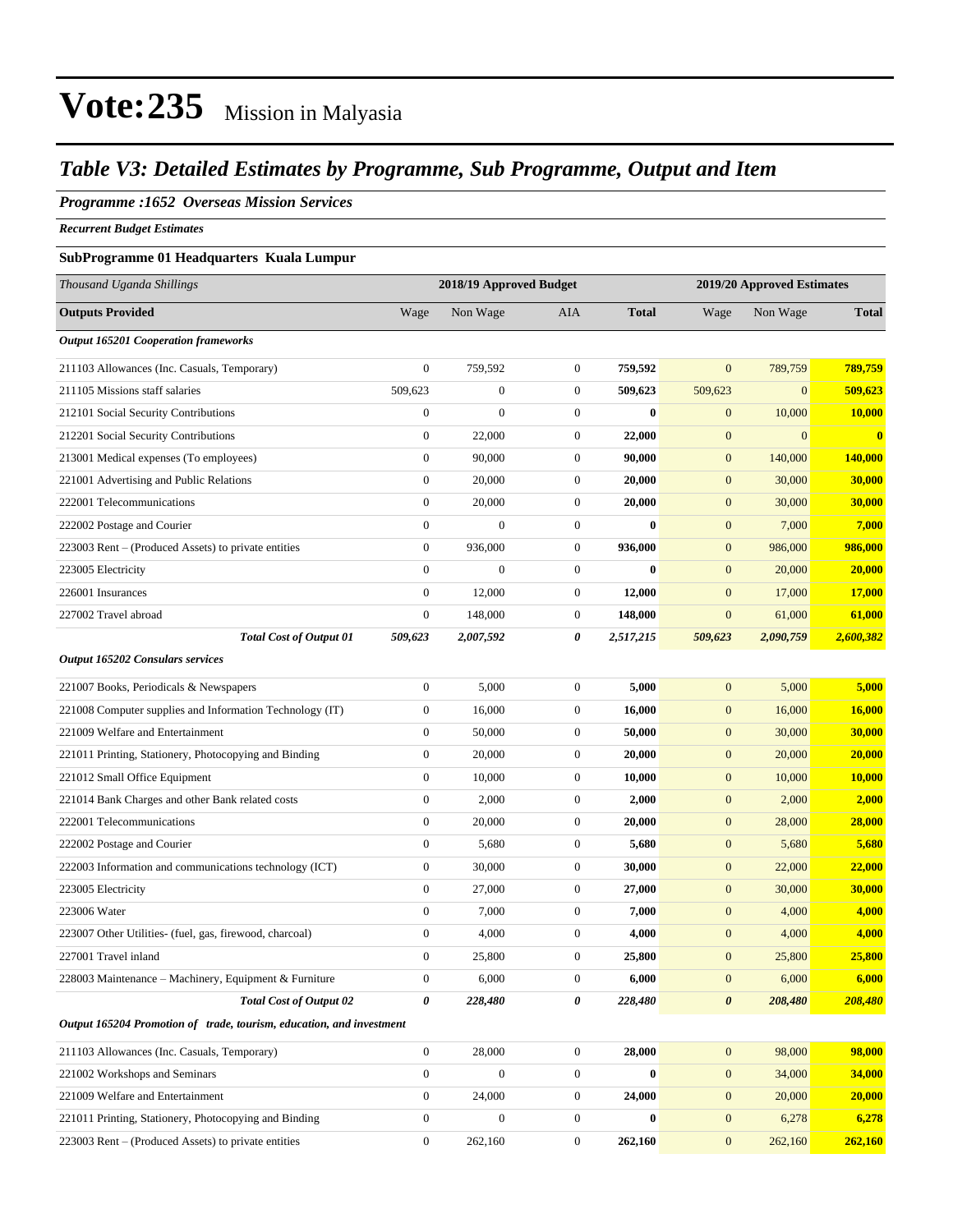| 227001 Travel inland                  | $\theta$       | 71,114         | $\Omega$     | 71,114    | $\mathbf{0}$          | 74,776    | 74,776    |
|---------------------------------------|----------------|----------------|--------------|-----------|-----------------------|-----------|-----------|
| 227002 Travel abroad                  | $\theta$       | $\overline{0}$ | $\mathbf{0}$ | $\bf{0}$  | $\mathbf{0}$          | 100,000   | 100,000   |
| 227004 Fuel. Lubricants and Oils      | $\overline{0}$ | 26,064         | $\mathbf{0}$ | 26,064    | $\mathbf{0}$          | 46,064    | 46,064    |
| 228002 Maintenance - Vehicles         | $\overline{0}$ | 15,000         | $\Omega$     | 15,000    | $\mathbf{0}$          | 22,000    | 22,000    |
| <b>Total Cost of Output 04</b>        | 0              | 426,338        | 0            | 426,338   | $\boldsymbol{\theta}$ | 663,278   | 663,278   |
| <b>Total Cost Of Outputs Provided</b> | 509,623        | 2,662,410      | $\bf{0}$     | 3,172,033 | 509,623               | 2,962,517 | 3,472,140 |
| <b>Total Cost for SubProgramme 01</b> | 509,623        | 2,662,410      | $\bf{0}$     | 3.172.033 | 509,623               | 2,962,517 | 3,472,140 |
| <b>Total Excluding Arrears</b>        | 509,623        | 2,662,410      | $\mathbf{0}$ | 3,172,033 | 509,623               | 2,962,517 | 3,472,140 |
| <b>Development Budget Estimates</b>   |                |                |              |           |                       |           |           |

#### **Project 1299 Strengthening Mission in Malaysia**

| Thousand Uganda Shillings                                              | 2018/19 Approved Budget<br>2019/20 Approved Estimates |                     |                  |              |                |                               |                         |
|------------------------------------------------------------------------|-------------------------------------------------------|---------------------|------------------|--------------|----------------|-------------------------------|-------------------------|
| <b>Capital Purchases</b>                                               | <b>GoU Dev't External Fin</b>                         |                     | <b>AIA</b>       | <b>Total</b> |                | <b>GoU Dev't External Fin</b> | <b>Total</b>            |
| Output 165276 Purchase of Office and ICT Equipment, including Software |                                                       |                     |                  |              |                |                               |                         |
| 312211 Office Equipment                                                | 80,000                                                | $\mathbf{0}$        | $\overline{0}$   | 80,000       | $\overline{0}$ | $\overline{0}$                | $\overline{\mathbf{0}}$ |
| 312213 ICT Equipment                                                   | $\overline{0}$                                        | $\overline{0}$      | $\mathbf{0}$     | $\bf{0}$     | 50,000         | $\vert 0 \vert$               | 50,000                  |
| Total Cost Of Output 165276                                            | 80,000                                                | 0                   | 0                | 80,000       | 50,000         | $\boldsymbol{\theta}$         | 50,000                  |
| <b>Total Cost for Capital Purchases</b>                                | 80,000                                                | $\boldsymbol{0}$    | $\overline{0}$   | 80,000       | 50,000         | $\overline{0}$                | 50,000                  |
| <b>Total Cost for Project: 1299</b>                                    | 80,000                                                | $\boldsymbol{0}$    | $\boldsymbol{0}$ | 80,000       | 50,000         | $\overline{0}$                | 50,000                  |
| <b>Total Excluding Arrears</b>                                         | 80,000                                                | $\mathbf{0}$        | $\mathbf{0}$     | 80,000       | 50,000         | $\overline{0}$                | 50,000                  |
|                                                                        | GoU                                                   | <b>External Fin</b> | <b>AIA</b>       | <b>Total</b> | GoU            | <b>External Fin</b>           | <b>Total</b>            |
| <b>Total Cost for Programme 52</b>                                     | 3,252,033                                             | $\bf{0}$            | $\bf{0}$         | 3,252,033    | 3,522,140      | $\mathbf{0}$                  | 3,522,140               |
| <b>Total Excluding Arrears</b>                                         | 3,252,033                                             | $\boldsymbol{0}$    | $\boldsymbol{0}$ | 3,252,033    | 3,522,140      | $\vert 0 \vert$               | 3,522,140               |
|                                                                        | GoU                                                   | <b>External Fin</b> | <b>AIA</b>       | <b>Total</b> | GoU            | <b>External Fin.</b>          | <b>Total</b>            |
| <b>Grand Total for Vote 235</b>                                        | 3,252,033                                             | $\bf{0}$            | $\bf{0}$         | 3,252,033    | 3,522,140      | $\bf{0}$                      | 3,522,140               |
| <b>Total Excluding Arrears</b>                                         | 3,252,033                                             | $\boldsymbol{0}$    | $\overline{0}$   | 3,252,033    | 3,522,140      | $\vert 0 \vert$               | 3,522,140               |